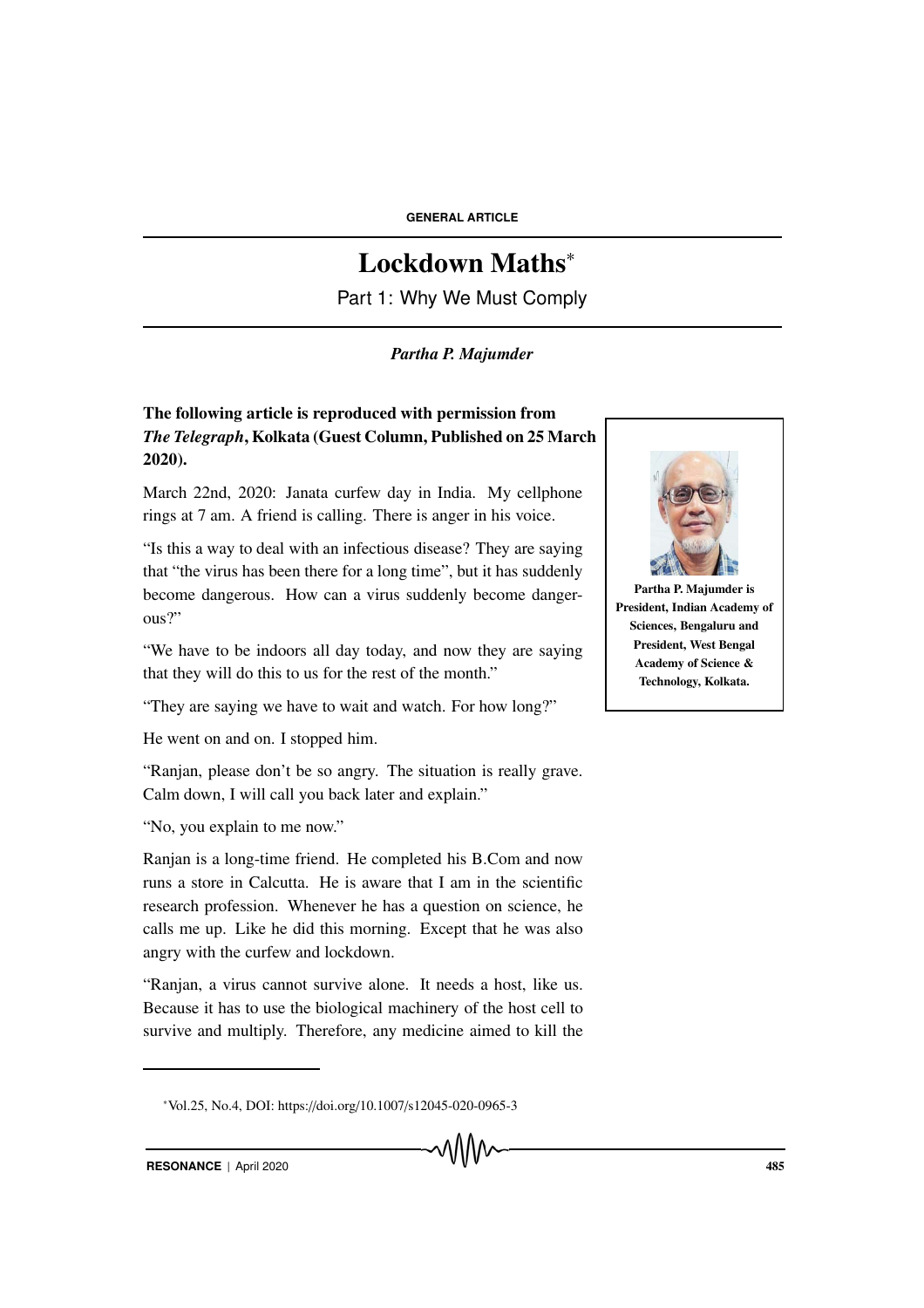Covid-19, nCoV, Corona, RNA virus, SARS, MERS.

**Keywords** virus may also kill the host. Indeed a virus can suddenly become dangerous," I said. As this novel coronavirus has.

> Many viruses are present in other animals. And mostly remain within them, without making them sick. Each virus contains a DNA or an RNA sequence. The coronavirus contains an RNA sequence. A viral sequence—DNA or RNA— is a long string of four distinct letters (alphabets). A coronavirus has a sequence of around 30,000 letters. The longest among all RNA viruses.

> Ranjan betrayed his impatience: "I only wanted to know how a virus can suddenly become dangerous."

> "You have heard about SARS virus, haven't you? The virus that causes severe acute respiratory syndrome."

"Yes, it had killed many people about 15 years ago."

SARS is a coronavirus. Different portions of the sequence of a virus are associated with different functions. The sequences change slightly and naturally over long periods of time; somewhat like a child making spelling mistakes.

A change in a specific portion of the sequence sometimes enables that portion to be associated with a new function. Just as a spelling error in a sentence can sometimes change the original meaning.

Some changes enable a virus to find a new host, that is, infect a new animal species. Some changes make the virus cause dangerous sickness in the animal that it infects. In the case of SARS, the ancestral virus was present in civet cats and jumped to humans to cause severe respiratory disease. It caused havoc in China in 2002–2003; about 1,000 people died.

Later, another virus jumped from camels to human and caused respiratory disease. The disease— Middle East Respiratory Syndrome (MERS)—was detected in 2012 and has killed about 850 people, mostly in Saudi Arabia.

SARS, MERS and the novel coronavirus (nCoV) almost certainly originated in bats. A corona virus that was found in a species of

Some changes enable a virus to find a new host, that is, infect a new animal species. Some changes make the virus cause dangerous sickness in the animal that it infects.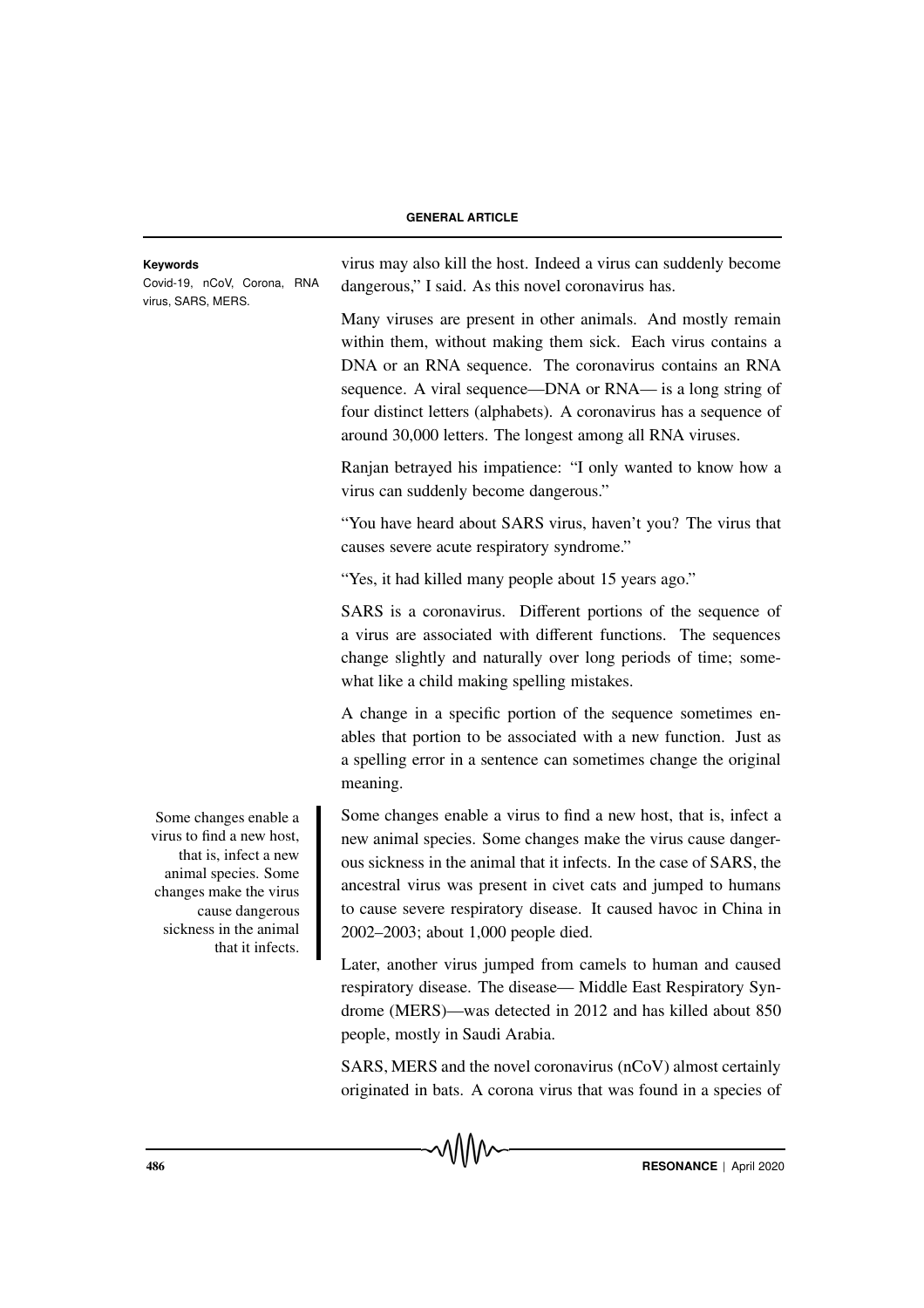bats is 96 per cent identical in its RNA sequence with that of nCoV.

"I have heard that bats provide a home to many viruses; but why?" Ranjan asked.

Ranjan's initial burst of anger had subsided and he was trying to understand the why and how of the nCoV infection.

"Well, Ranjan, I don't think any scientist really knows. Let me tell you that when a foreign body such as a virus enters an individual, be it a bat or a camel or a human, the individual tries to expel the virus. This is done by the body's immune system—the biological system that protects an individual against potentially harmful intruders, such as bacteria or viruses. Based on evidence, many scientists believe that bats do not exhibit as much immune response against viruses, which is why bats are home to many types of viruses. Scientists still do not understand the true reason."

Infectious agents spread from one infected individual to another by various routes. The  $nCoV$  is carried via droplets.  $nCoV$  pri-<br> $nCoV$  primarily infects marily infects the respiratory tract— the lungs and other airways resulting in cold-like symptoms, with fever. The virus is carried within droplets when an infected individual coughs or sneezes. If the droplets fall on an uninfected individual, then this individual may become infected by the virus.

That is why maintaining a distance of about a metre is being suggested. At this distance, the droplets will fall on the ground or on another nearby surface but not on an uninfected individual. nCoV can also enter if you touch the surface on which the droplets have fallen and then pick your nose or touch your lips. That is why repeated washing of hands with soap is being recommended. Soap can destroy the virus.

In Wuhan, where nCoV first struck in a big way, appropriate precautions were not taken. By the time the Chinese government realised the magnitude of the problem, the nCoV disease (Covid-19) had bared its fangs. Travel was not restricted. People carrythe respiratory tract the lungs and other airways— resulting in cold-like symptoms, with fever. The virus is carried within droplets when an infected individual coughs or sneezes. If the droplets fall on an uninfected individual, then this individual may become infected by the virus.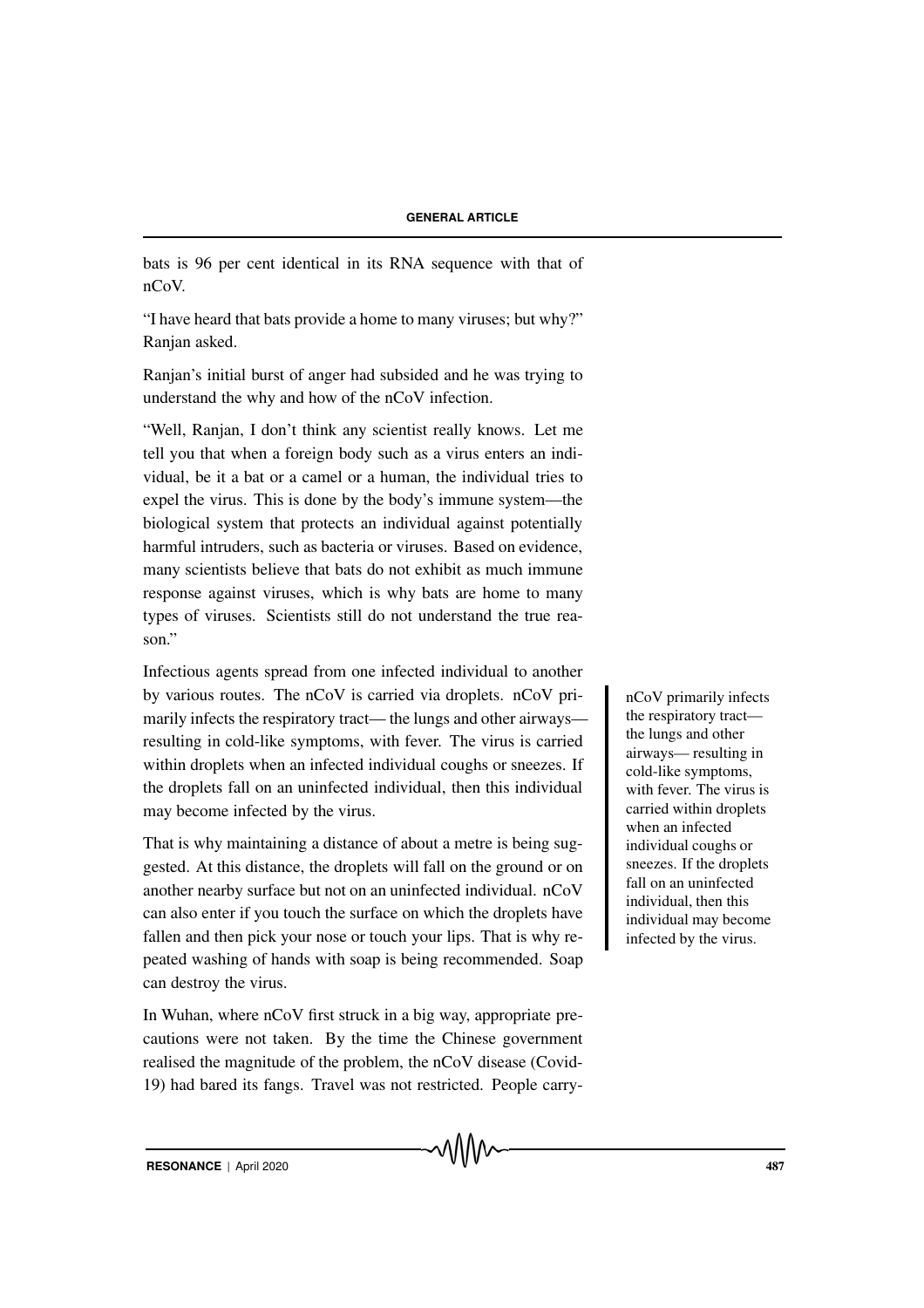ing nCoV travelled to other places. Europe—particularly Italy became the next epicentre.

There are two major reasons why nCoV has spread so widely and rapidly. An infected person does not show any symptoms of disease for the first three or four days. This person, therefore, is unaware of being infected and does not restrict interacting with others who are possibly uninfected. These uninfected persons then become infected.

The second reason is that we travel widely and do not like restrictions to be imposed on us. Therefore, fearing unpopularity, the governments did not impose any restrictions, such as on movement, on their citizens.

You asked how long we have to stay indoors, wait and watch for Covid-19 to disappear. No one has a perfect answer to your questions, Ranjan, but we need to understand how the spread can be curtailed".

The spread can be curtailed by social distancing, such as staying indoors. There is no medicine for Covid-19 or a vaccine to prevent infection by the novel coronavirus. Social distancing is the only way to prevent uninfected individuals from being infected.

Therefore, the early strictures on movement and interactions that we have imposed in India are the best. Our strategy should serve as a model, now and for the future.

"Many of us, including you Ranjan, are mad that the strategy adopted by the Indian government is curbing our freedom of physical movement and social interaction," I said.

The alternative is to witness a large number of deaths, possibly much larger number than in Wuhan or northern Italy. Our population density is very high.

"Ranjan, let me explain to you how the number of infected individuals can increase rapidly unless restrictions are imposed; selfimposed restrictions are the most effective."

First, no one can get infected by nCoV unless she or he comes

There is no medicine for Covid-19 or a vaccine to prevent infection by the novel coronavirus. Social distancing is the only way to prevent uninfected individuals from being infected.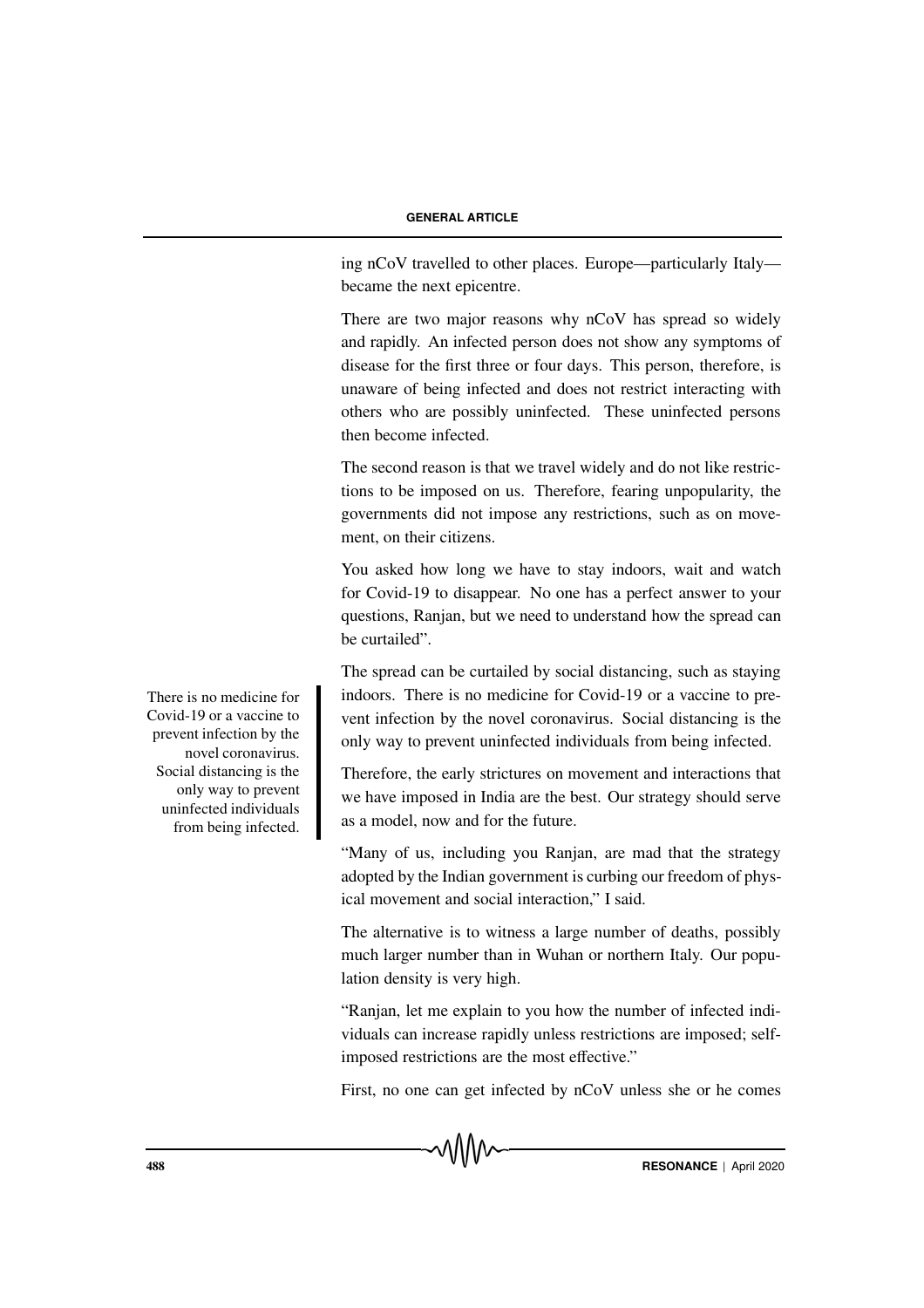in close contact with an infected individual. Contact is the only means of spreading nCoV infection; sometimes even touching a surface with the virus on it will do.

Supposing today we have 10 individuals in a given area who are infected. Suppose on an average, each of these 10 individuals comes in contact with six uninfected individuals. Not all, but a fraction (say, 50 per cent) of these 60 uninfected individuals will become infected.

Then, on the next day, there will be 30 new infected individuals. Hence, the total number of infected individuals on the next day will rise to 40 (10 old cases plus 30 new cases).

On the third day, this set of 40 people will come in contact with 240 uninfected people, and will infect half of them. In other words, the total number of infected individuals in the area will increase to 160 (120 new plus 40 old). Thus, the numbers of infected individuals rises from 10 to 40 to 160 in three days. A four-fold increase on the second day, a 16-fold increase on the third day.

This is only approximately correct because a few of the old cases will unfortunately die. The chance of death from Covid-19 is not very high; only 35 of 1,000 cases are dying on an average after a few weeks of suffering from the infection. Thus, even though 160 is an approximate number, the actual number will be close to it.

But can the increase from 10 to 40 to 160 go on forever? Certainly not. Never happened in past infections and will not happen now.

How can the increase stop? When a large number of persons is infected, the chance that an infected person will infect an uninfected person is going to be small; just because there are fewer uninfected persons left to infect. In that case, the rate of daily increase in the total number of infected individuals is going to taper off.

In the example I provided before, if each of the 10 infected persons comes in contact with only two uninfected individuals, on the next day, there will be only 10 new cases. On the second